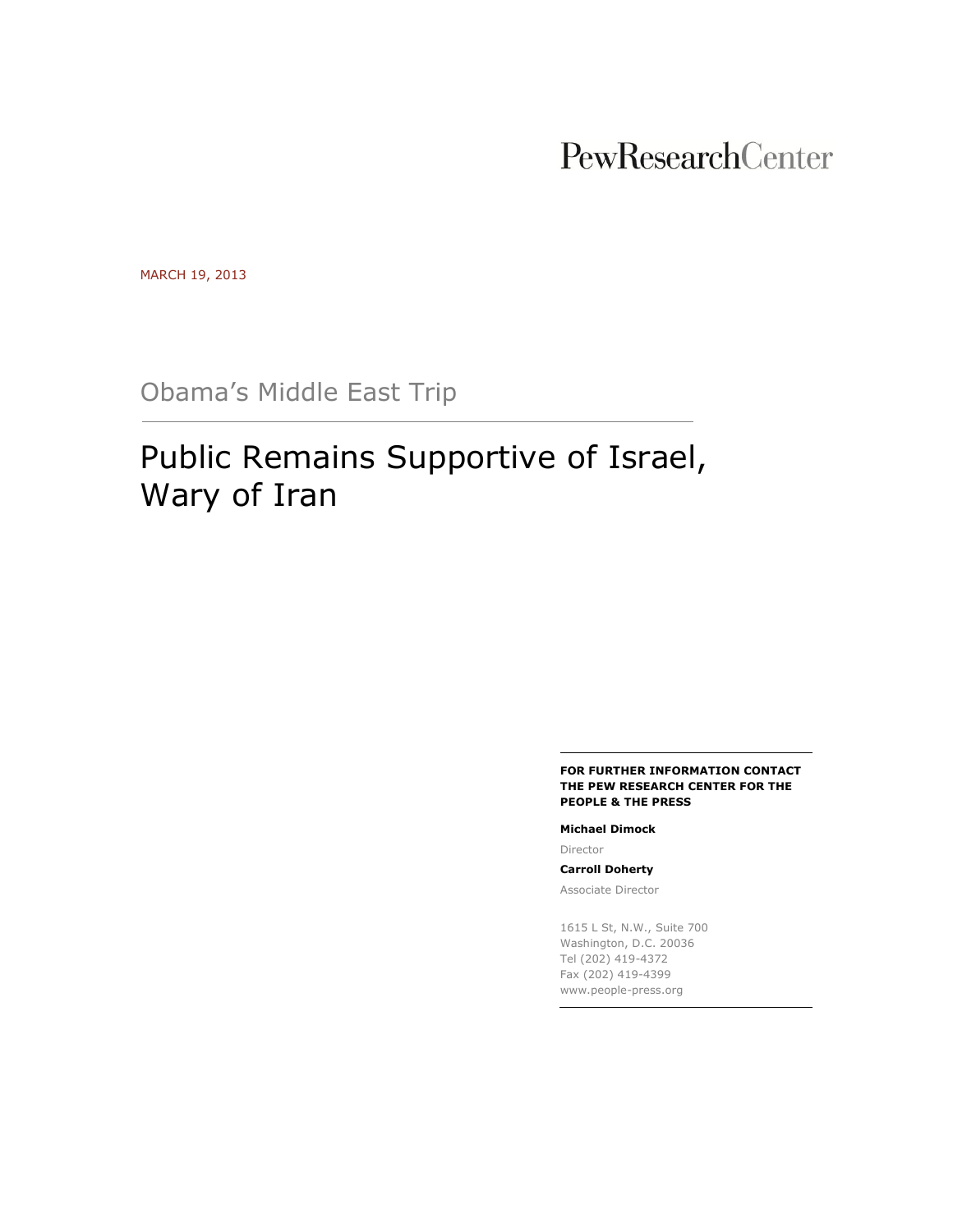## Obama's Middle East Trip Public Remains Supportive of Israel, Wary of Iran

As Barack Obama arrives in the Middle East this week, the sympathies of the American public remain firmly with Israel in its dispute with the Palestinians. And when it comes to Iran, the public continues to say it is more important to prevent Iran from developing nuclear weapons than to avoid a military conflict.

The latest national survey by the Pew Research Center, conducted March 13-17 among 1,501 adults, finds that 49% say they sympathize more with Israel, while just 12% sympathize more with the Palestinians and the same percentage (12%) volunteers that they sympathize with neither side.

## 45 49  $14$   $12$ 78 83 88 93 98 03 08 13 **Israel The Palestinians** 49 66 45 49 44 39 78 83 88 93 98 03 08 13 Rep Dem Ind **35 Years of Middle East Sympathies** *In the dispute between Israel and the Palestinians, who do you sympathize with more? Sympathize more with Israel by party* PEW RESEARCH CENTER March 13-17, 2013. 1978-1990 Data from the Chicago Council on Foreign Relations. 1993-2013 Pew Research Center.

Dating back to 1978, just prior to the peace agreement between Israel and Egypt, the public has consistently sympathized more with Israel than the Palestinians. But the partisan differences in sympathies are much wider today than they were 35 years ago.

In the current survey, 66% of Republicans say they sympathize more with Israel than the Palestinians, compared with 49% of independents and 39% of Democrats. In the 1978 survey, conducted by the Chicago Council on Foreign Relations, 49% of Republicans, 45% of independents and 44% of Democrats sympathized more with Israel than the Palestinians.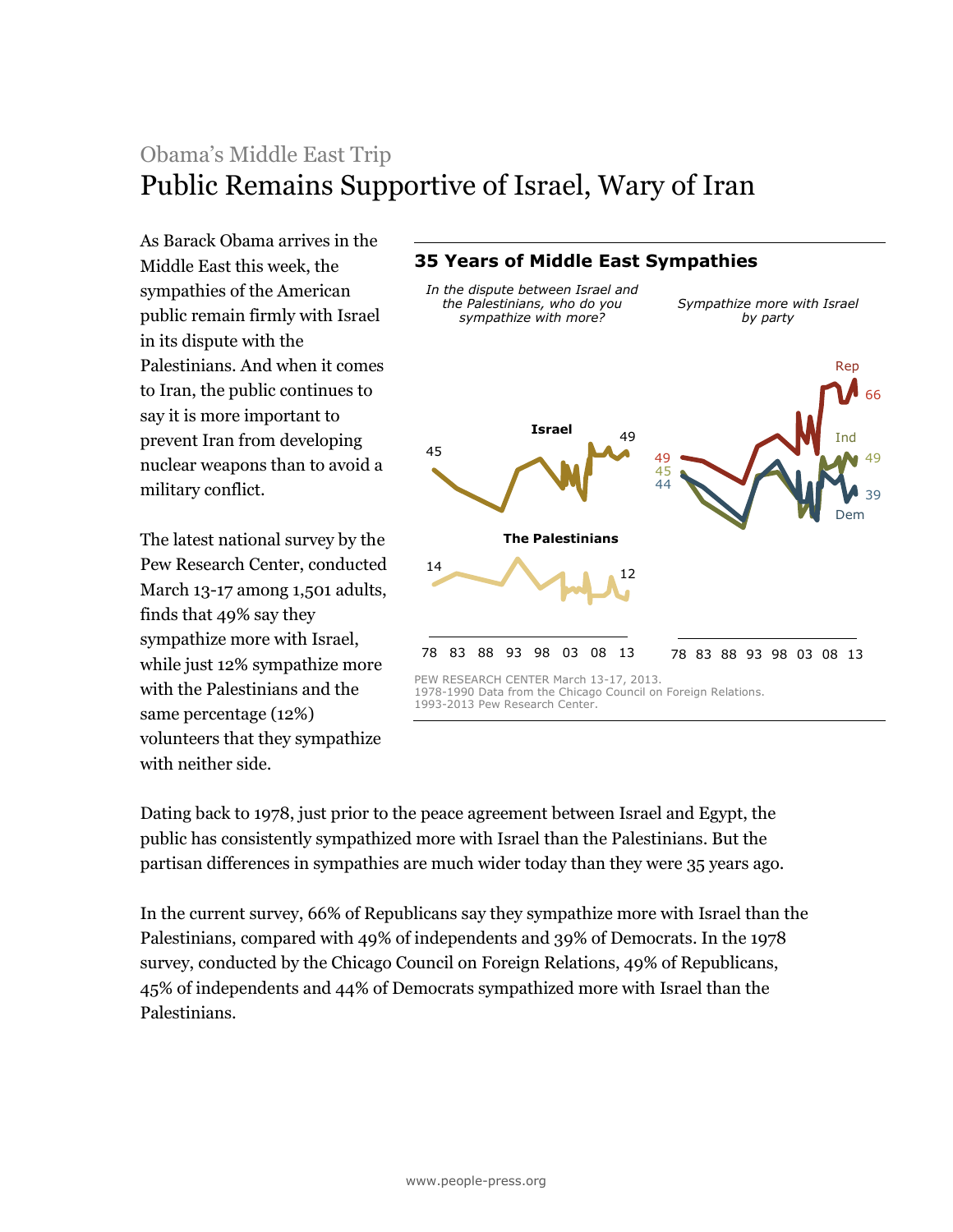The survey finds that 21% of Americans say that Obama favors the Palestinians too much while 9% say he favors Israel too much; 41% say he is striking the right balance in the situation in the Middle East. The percentage saying Obama favors the Palestinians too much has changed little over the past four years.

About four-in-ten Republicans (39%) say Obama favors the Palestinians too much. That compares with 22% of independents and just 7% of Democrats.

## **Many Republicans Say Obama Favors Palestinians Too Much**

| Thinking about Middle     | Total         |               | <b>Rep Dem</b> | Ind           |
|---------------------------|---------------|---------------|----------------|---------------|
| East situation, Obama is  | $\frac{0}{0}$ | $\frac{0}{0}$ | $\frac{0}{0}$  | $\frac{0}{0}$ |
| Favoring Israel too much  | 9             | 6             | q              | 10            |
| Favoring the Palestinians |               |               |                |               |
| too much                  | 21            | 39            |                | 22            |
| Striking right balance    | 41            | 24            | 59             | 40            |
| Don't know                | 29            | 30            | 25             | 28            |
|                           | 100           |               | 100            | nn            |

PEW RESEARCH CENTER March 13-17, 2013. Figures may not add to 100% because of rounding.

## **Public Willing to Consider Force to Thwart Iran's Nuclear Ambitions**

Opinions about the use of military action to prevent Iran from developing nuclear weapons also have not changed much in recent years. Currently, 64% say it is more important to prevent Iran from developing nuclear weapons, even if it means taking military action; 25% say it is more important to avoid a military conflict with

## **Majority Favors Stopping Iran's Nuclear Program, Even If It Means Military Action**

|                                                                                            | <b>Total</b> | Rep           | Dem           | Ind           |
|--------------------------------------------------------------------------------------------|--------------|---------------|---------------|---------------|
| More important to                                                                          | $\%$         | $\frac{0}{0}$ | $\frac{0}{0}$ | $\frac{0}{0}$ |
| Prevent Iran from developing nuclear<br>weapons even if means taking military<br>action    | 64           | 80            | 62            | 59            |
| Avoid military conflict even if Iran may<br>develop nuclear weapons                        | 25           | 14            | 25            | 32            |
| Other/Don't know                                                                           | 10           | 6             | 13            | 9             |
|                                                                                            | 100          | 100           | 100           | 100           |
| PEW RESEARCH CENTER March 13-17,<br>Figures may not add to 100% because of rounding. 2013. |              |               |               |               |

Iran, even if it means they may develop nuclear weapons.

Majorities across nearly all demographic groups say it is more important to prevent Iran from developing nuclear weapons, even if it means taking military action. Still, Republicans (80%) are more likely to express this view than either Democrats (62%) or independents (59%).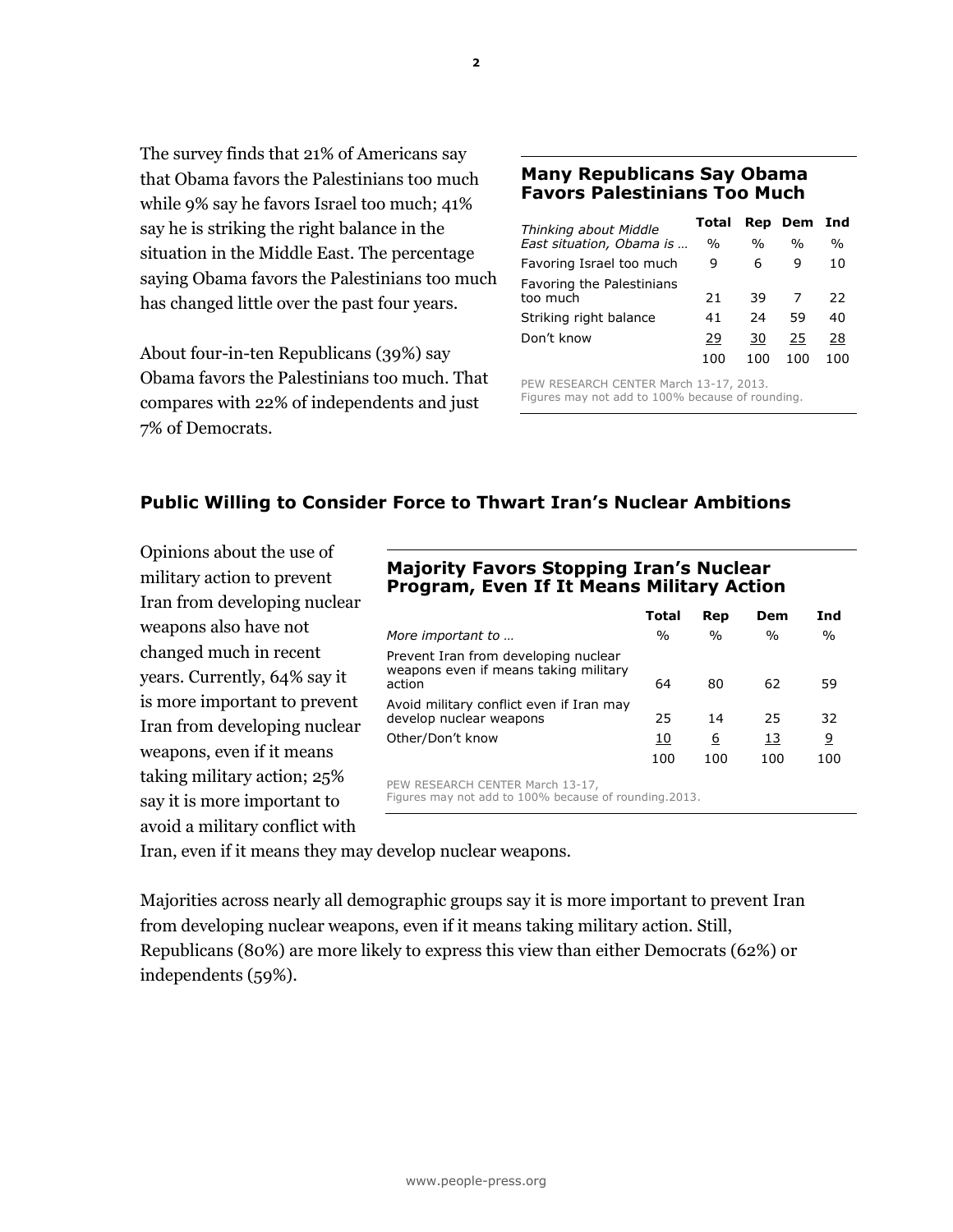## **Middle East Sympathies**

As in the past, there are sizable religious as well as partisan differences in Middle East sympathies. Fully 72% of white evangelical Protestants sympathize more with Israel, while just 8% say either that they sympathize more with the Palestinians (4%) or say they

sympathize with neither Israel nor the Palestinians (4%). Most white Catholics (59%) also sympathize more with Israel. But just 37% of white mainline Protestants and 35% of the religiously unaffiliated sympathize more with Israel than the Palestinians.

Two-thirds of Republicans (66%) sympathize more with Israel, compared with 49% of independents and 39% of Democrats.

Age also is a factor in Middle East sympathies: Just 36% of those younger than 30 sympathize more with Israel, while 19% sympathize more with the Palestinians. A relatively large share of young people (37%) either offer no opinion (34%) or say they sympathize with both sides (3%). Among older age groups, there is more support for Israel: 47% of those 30 to 49 sympathize more with Israel than the Palestinians, as do majorities of those 50 to 64 (59%) and 65 and older (54%).

## **Young People Less Likely to Sympathize More with Israel**

|                   |               | Sympathize more with                    |               |               |
|-------------------|---------------|-----------------------------------------|---------------|---------------|
|                   |               | Pales-<br><b>Israel tinians Neither</b> |               | Both/<br>DK   |
|                   | $\frac{0}{0}$ | $\frac{0}{0}$                           | $\frac{0}{0}$ | $\frac{0}{0}$ |
| Total             | 49            | 12                                      | 12            | $27 = 100$    |
| 18-29             | 36            | 19                                      | 8             | $37 = 100$    |
| 30-49             | 47            | 11                                      | 14            | $28 = 100$    |
| 50-64             | 59            | 11                                      | 13            | $18 = 100$    |
| $65+$             | 54            | 8                                       | 10            | $28 = 100$    |
| Republican        | 66            | 5                                       | 7             | $22 = 100$    |
| Democrat          | 39            | 17                                      | 14            | $29 = 100$    |
| Independent       | 49            | 14                                      | 11            | $26 = 100$    |
| Protestant        | 56            | 10                                      | 9             | $25 = 100$    |
| White evangelical | 72            | 4                                       | 4             | $20 = 100$    |
| White mainline    | 37            | 13                                      | 13            | $37 = 100$    |
| Catholic          | 46            | 9                                       | 16            | $29 = 100$    |
| White Catholic    | 59            | 6                                       | 16            | $19 = 100$    |
| Unaffiliated      | 35            | 17                                      | 15            | $33 = 100$    |

PEW RESEARCH CENTER March 13-17, 2013. Whites include only those who are not Hispanic. Figures may not add to 100% because of rounding.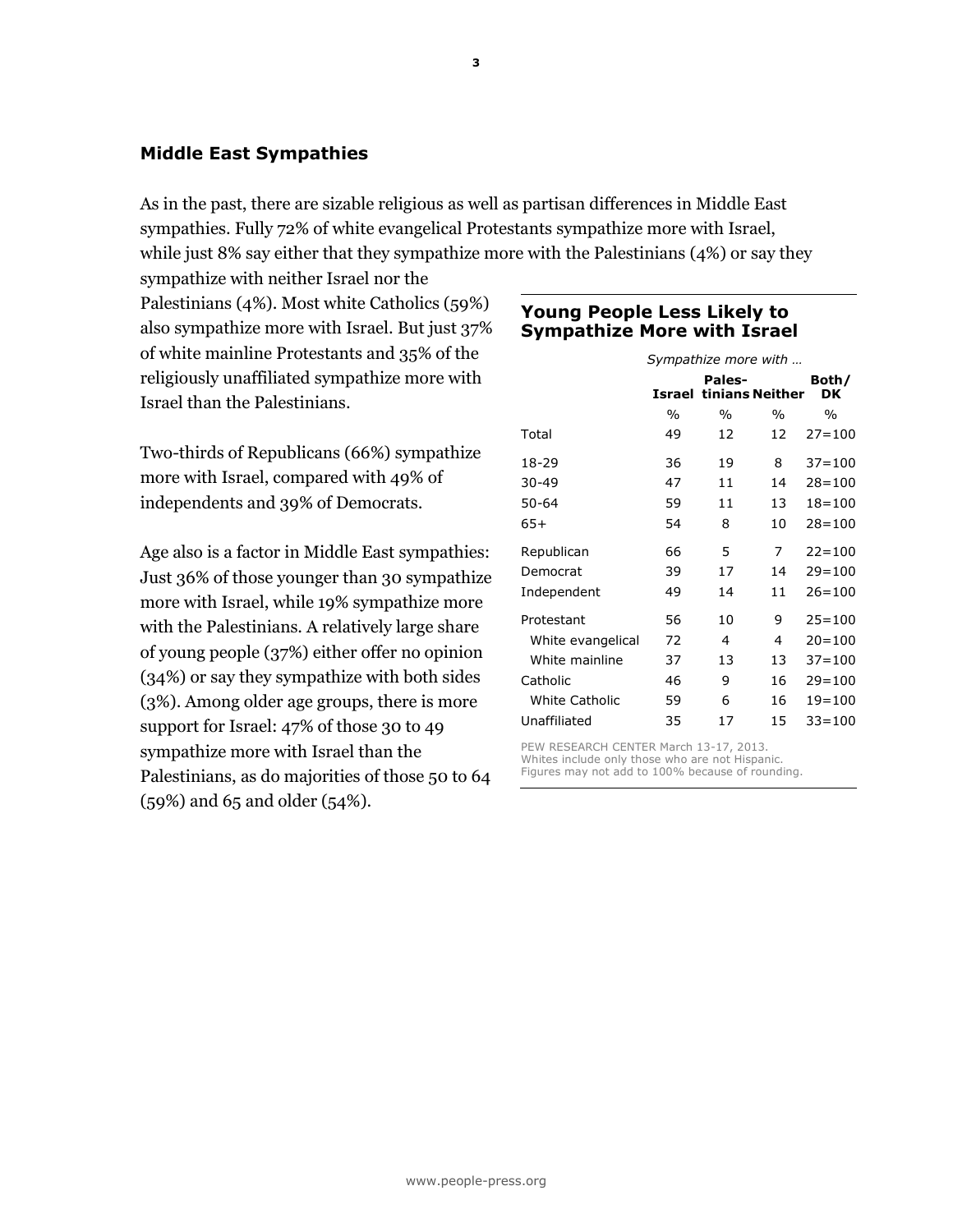## **About the Survey**

The analysis in this report is based on telephone interviews conducted March 13-17, 2013, among a national sample of 1,501 adults, 18 years of age or older, living in all 50 U.S. states and the District of Columbia (750 respondents were interviewed on a landline telephone and 751 were interviewed on a cell phone, including 385 who had no landline telephone). The survey was conducted by Abt SRBI. A combination of landline and cell phone random digit dial samples were used; both samples were provided by Survey Sampling International. Interviews were conducted in English and Spanish. Respondents in the landline sample were selected by randomly asking for the youngest adult male or female who is now at home. Interviews in the cell sample were conducted with the person who answered the phone, if that person was an adult 18 years of age or older. For detailed information about the survey methodology, see [http://people](http://people-press.org/methodology/)[press.org/methodology/](http://people-press.org/methodology/) .

The combined landline and cell phone sample are weighted using an iterative technique that matches gender, age, education, race, Hispanic origin and nativity and region to parameters from the 2011 Census Bureau's American Community Survey and population density to parameters from the Decennial Census. The sample also is weighted to match current patterns of telephone status and relative usage of landline and cell phones (for those with both), based on extrapolations from the 2012 National Health Interview Survey. The weighting procedure also accounts for the fact that respondents with both landline and cell phones have a greater probability of being included in the combined sample and adjusts for household size among respondents with a landline phone. Sampling errors and statistical tests of significance take into account the effect of weighting. The following table shows the unweighted sample sizes and the error attributable to sampling that would be expected at the 95% level of confidence for different groups in the survey:

| Group        | <b>Unweighted</b><br>sample size | Plus or minus         |
|--------------|----------------------------------|-----------------------|
| Total sample | 1,501                            | 2.9 percentage points |
| Form 1       | 749                              | 4.2 percentage points |
| Republican   | 225                              | 7.6 percentage points |
| Democrat     | 241                              | 7.3 percentage points |
| Independent  | 233                              | 7.5 percentage points |
| Form 2       | 752                              | 4.2 percentage points |
| Republican   | 195                              | 8.2 percentage points |
| Democrat     | 246                              | 7.3 percentage points |
| Independent  | 265                              | 7.0 percentage points |

Sample sizes and sampling errors for other subgroups are available upon request. In addition to sampling error, one should bear in mind that question wording and practical difficulties in conducting surveys can introduce error or bias into the findings of opinion polls.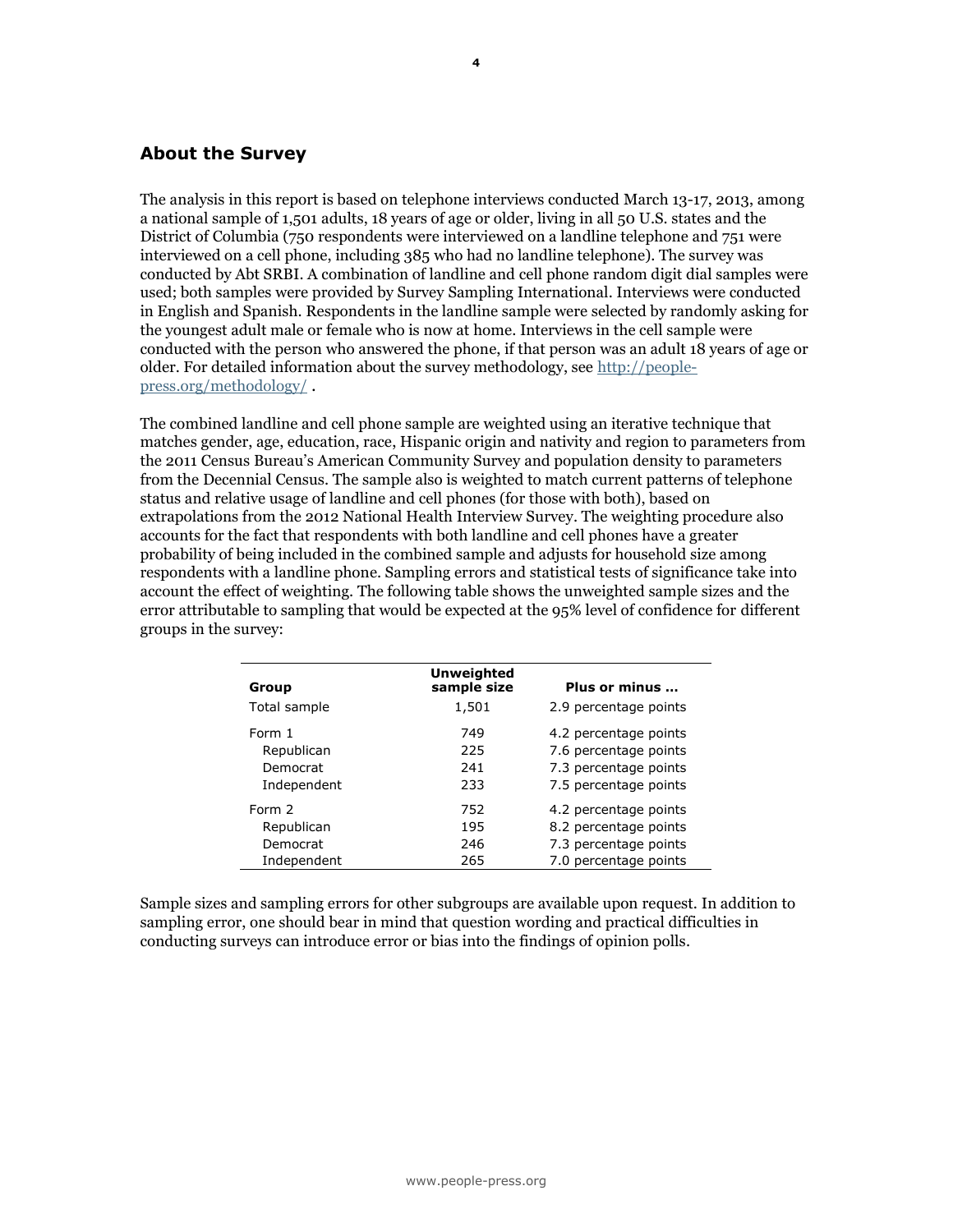#### **PEW RESEARCH CENTER FOR THE PEOPLE & THE PRESS MARCH 2013 POLITICAL SURVEY FINAL TOPLINE March 13-17, 2013 N=1,501**

#### **QUESTIONS 1, 5-7, 15, 18, 20-24, EMPLOY2, 26-29, OWNRENT, MORTGAGE, MORTGAGE2, 35-38, 45-48, 56-57, 61-63a, 65 HELD FOR FUTURE RELEASE**

#### **NO QUESTIONS 2-4, 8-14, 16-17, 19, 25, 30-34, 39-44, 49-55, 58-60, 64, 66-69**

#### **ASK FORM 1 ONLY [N=749]:**

On another subject…

Q.70F1 In the dispute between Israel and the Palestinians, which side do you sympathize with more, Israel or the Palestinians? $1$ 

|                               |        |              | (VOL.)         | (VOL.)         | (VOL.) |
|-------------------------------|--------|--------------|----------------|----------------|--------|
|                               | Israel | Palestinians | <b>Both</b>    | <b>Neither</b> | DK/Ref |
| Mar 13-17, 2013               | 49     | 12           | 3              | 12             | 24     |
| Dec 5-9, 2012                 | 50     | 10           | 4              | 13             | 23     |
| May 25-30, 2011               | 48     | 11           | 4              | 15             | 21     |
| Apr 21-26, 2010               | 49     | 16           | 4              | 12             | 19     |
| Oct 28-Nov 8, 2009            | 51     | 12           | 4              | 14             | 19     |
| January 7-11, 2009            | 49     | 11           | 5              | 15             | 20     |
| May, 2007                     | 49     | 11           | 5              | 17             | 18     |
| August, 2006                  | 52     | 11           | 5              | 15             | 17     |
| July, 2006                    | 44     | 9            | 5              | 20             | 22     |
| May, 2006                     | 48     | 13           | 4              | 14             | 20     |
| Late October, 2005            | 43     | 17           | 5              | 16             | 19     |
| July, 2005                    | 37     | 12           | 5              | 19             | 27     |
| July, 2004                    | 40     | 13           | 7              | 18             | 22     |
| Late February, 2004           | 46     | 12           | 8              | 15             | 19     |
| April, 2002                   | 41     | 13           | 6              | 21             | 19     |
| Mid-October, 2001             | 47     | 10           | 8              | 18             | 17     |
| Early September, 2001         | 40     | 17           | 6              | 23             | 14     |
| September, 1997               | 48     | 13           | 5              | 16             | 18     |
| September, 1993               | 45     | 21           | 3              | 18             | 12     |
| Chicago CFR 1990              | 34     | 14           | $\overline{7}$ | 26             | 20     |
| Chicago CFR 1982              | 40     | 17           | 8              | 19             | 16     |
| Chicago CFR 1978 <sup>2</sup> | 45     | 14           | 9              | 18             | 15     |

#### **ASK FORM 1 ONLY [N=749]:**

Q.71F1 Thinking about the situation in the Middle East these days, do you think Barack Obama is **[RANDOMIZE:** favoring Israel too much; favoring the Palestinians too much**]** or striking about the right balance?<sup>3</sup>

|                                  | 2011 | 2010                               | 2009 | 2009                                       |
|----------------------------------|------|------------------------------------|------|--------------------------------------------|
| Favoring Israel too much         |      |                                    |      |                                            |
|                                  | 21   | 21                                 | 16   |                                            |
| Striking about the right balance | 50   | 47                                 | 51   | 62                                         |
| Don't know/Refused (VOL.)        | 24   | 25                                 | 26   | 14                                         |
|                                  |      | Favoring the Palestinians too much |      | May 25-28 Apr 21-26 Oct 28-Nov 8 Jun 10-14 |

#### **NO QUESTIONS 72**

 $\overline{a}$ 

Data from December 2011 not shown because of differences in questionnaire context.

<sup>2</sup> In the 1978 Chicago Council on Foreign Relations survey conducted by the Gallup Organization, results are based on respondents who said they had "heard or read about the situation in the Middle East", which represented 87% of the public. As a context note, in both the 1978 and 1982 CCFR/Gallup surveys, this question followed a broader question: "In the Middle East situation, are your sympathies more with Israel or more with the Arab nations?" and in 1982, a question regarding "U.S. military aid and arms sales to Israel".

<sup>&</sup>lt;sup>3</sup> Data from September 2011 not shown because of differences in questionnaire context.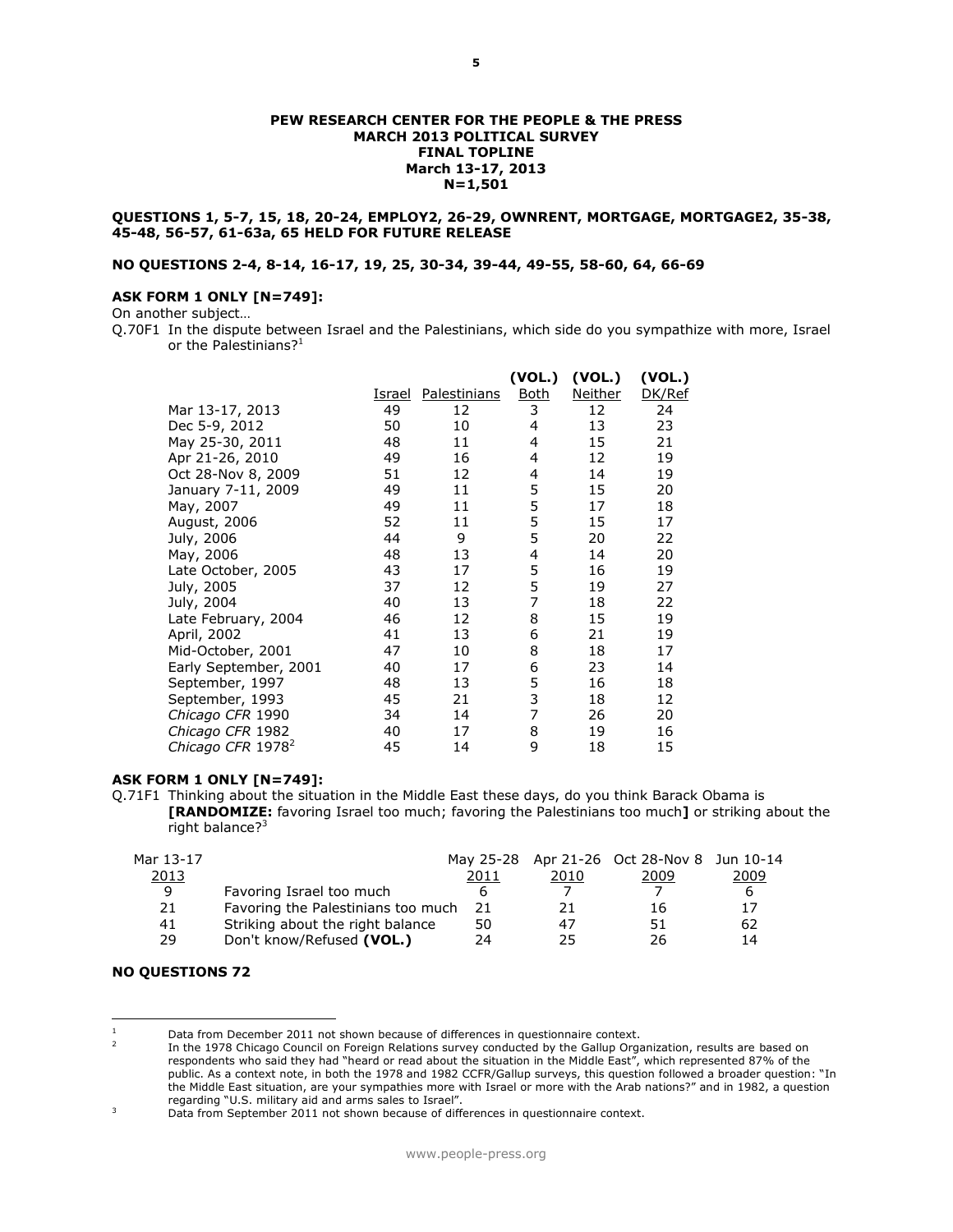## **ASK FORM 2 ONLY [N=752]:**

On another subject…

Q.73F2 In your opinion, which is more important **[READ AND RANDOMIZE]**

|              |                                                   |               | Sep 30- |
|--------------|---------------------------------------------------|---------------|---------|
| Mar 13-17    |                                                   | Feb 8-12      | Oct 4   |
| <u> 2013</u> |                                                   | 2012          | 2009    |
|              | To prevent Iran from developing nuclear weapons,  |               |         |
| 64           | even if it means taking military action           | 58            | 61      |
|              | To avoid a military conflict with Iran,           |               |         |
| 25           | even if it means they may develop nuclear weapons | 30            | 24      |
| 3            | Neither (VOL.)                                    | $\mathcal{P}$ | 4       |
|              | Both (VOL.)                                       |               |         |
|              | Don't know/Refused (VOL.)                         | 10            |         |
|              |                                                   |               |         |

#### **NO QUESTIONS 74-76, 78-84, 93-97 QUESTIONS 77, 85-92 HELD FOR FUTURE RELEASE QUESTIONS RELIG, ATTEND, 98-102 PREVIOUSLY RELEASED**

#### **ASK ALL:**

PARTY In politics TODAY, do you consider yourself a Republican, Democrat, or independent? **ASK IF INDEP/NO PREF/OTHER/DK/REF (PARTY=3,4,5,9):**

PARTYLN As of today do you lean more to the Republican Party or more to the Democratic Party?

|                      |            |          |                        | (VOL.)                  | (VOL.)       |                |      |            |
|----------------------|------------|----------|------------------------|-------------------------|--------------|----------------|------|------------|
|                      |            |          |                        | <b>No</b>               | Other        | (VOL.)         | Lean | Lean       |
|                      | Republican | Democrat | Independent preference |                         | party        | DK/Ref         | Rep  | <u>Dem</u> |
| Mar 13-17, 2013      | 26         | 33       | 34                     | 3                       | $\mathbf{1}$ | 3              | 14   | 15         |
| Feb. 13-18, 2013     | 22         | 32       | 41                     | $\overline{c}$          | $\ast$       | $\mathbf 2$    | 15   | 19         |
| Jan 9-13, 2013       | 25         | 32       | 38                     | 2                       | $\ast$       | $\overline{2}$ | 15   | 16         |
| Dec 17-19, 2012      | 21         | 32       | 38                     | 4                       | $\ast$       | 4              | 15   | 14         |
| Dec 5-9, 2012        | 23         | 33       | 38                     | 3                       | 1            | $\overline{2}$ | 14   | 19         |
| Oct 31-Nov 3, 2012   | 26         | 34       | 34                     | 3                       | $\mathbf{1}$ | 3              | 13   | 16         |
| Oct 24-28, 2012      | 28         | 33       | 33                     | $\overline{4}$          | $\ast$       | $\overline{2}$ | 12   | 16         |
| Oct 4-7, 2012        | 27         | 31       | 36                     | 3                       | 1            | 3              | 15   | 15         |
| Sep 12-16, 2012      | 24         | 35       | 36                     | $\overline{2}$          | $\ast$       | $\overline{2}$ | 14   | 16         |
| Jul 16-26, 2012      | 22         | 33       | 38                     | $\overline{\mathbf{4}}$ | $\ast$       | 3              | 14   | 15         |
| Jun 28-Jul 9, 2012   | 24         | 33       | 37                     | 3                       | $\ast$       | 3              | 15   | 17         |
| Jun 7-17, 2012       | 24         | 33       | 39                     | $\overline{2}$          | $\ast$       | $\overline{2}$ | 17   | 17         |
| May 9-Jun 3, 2012    | 24         | 32       | 36                     | 4                       | $\ast$       | $\overline{4}$ | 13   | 14         |
| Apr 4-15, 2012       | 24         | 31       | 39                     | 3                       | $\ast$       | $\overline{2}$ | 15   | 15         |
| Mar 7-11, 2012       | 24         | 34       | 36                     | 3                       | 1            | $\overline{2}$ | 16   | 17         |
| Feb 8-12, 2012       | 26         | 32       | 36                     | $\overline{4}$          | $\mathbf{1}$ | $\overline{2}$ | 13   | 17         |
| <b>Yearly Totals</b> |            |          |                        |                         |              |                |      |            |
| 2012                 | 24.7       | 32.6     | 36.4                   | 3.1                     | .5           | 2.7            | 14.4 | 16.1       |
| 2011                 | 24.3       | 32.3     | 37.4                   | 3.1                     | .4           | 2.5            | 15.7 | 15.6       |
| 2010                 | 25.2       | 32.7     | 35.2                   | 3.6                     | .4           | 2.8            | 14.5 | 14.1       |
| 2009                 | 23.9       | 34.4     | 35.1                   | 3.4                     | .4           | 2.8            | 13.1 | 15.7       |
| 2008                 | 25.7       | 36.0     | 31.5                   | 3.6                     | .3           | 3.0            | 10.6 | 15.2       |
| 2007                 | 25.3       | 32.9     | 34.1                   | 4.3                     | .4           | 2.9            | 10.9 | 17.0       |
| 2006                 | 27.8       | 33.1     | 30.9                   | 4.4                     | $\cdot$      | 3.4            | 10.5 | 15.1       |
| 2005                 | 29.3       | 32.8     | 30.2                   | 4.5                     | .3           | 2.8            | 10.3 | 14.9       |
| 2004                 | 30.0       | 33.5     | 29.5                   | 3.8                     | .4           | 3.0            | 11.7 | 13.4       |
| 2003                 | 30.3       | 31.5     | 30.5                   | 4.8                     | .5           | 2.5            | 12.0 | 12.6       |
| 2002                 | 30.4       | 31.4     | 29.8                   | 5.0                     | .7           | 2.7            | 12.4 | 11.6       |
| 2001                 | 29.0       | 33.2     | 29.5                   | 5.2                     | .6           | 2.6            | 11.9 | 11.6       |
| 2001 Post-Sept 11    | 30.9       | 31.8     | 27.9                   | 5.2                     | .6           | 3.6            | 11.7 | 9.4        |
| 2001 Pre-Sept 11     | 27.3       | 34.4     | 30.9                   | 5.1                     | .6           | 1.7            | 12.1 | 13.5       |
| 2000                 | 28.0       | 33.4     | 29.1                   | 5.5                     | .5           | 3.6            | 11.6 | 11.7       |
| 1999                 | 26.6       | 33.5     | 33.7                   | 3.9                     | .5           | 1.9            | 13.0 | 14.5       |
| 1998                 | 27.9       | 33.7     | 31.1                   | 4.6                     | .4           | 2.3            | 11.6 | 13.1       |
| 1997                 | 28.0       | 33.4     | 32.0                   | 4.0                     | .4           | 2.3            | 12.2 | 14.1       |